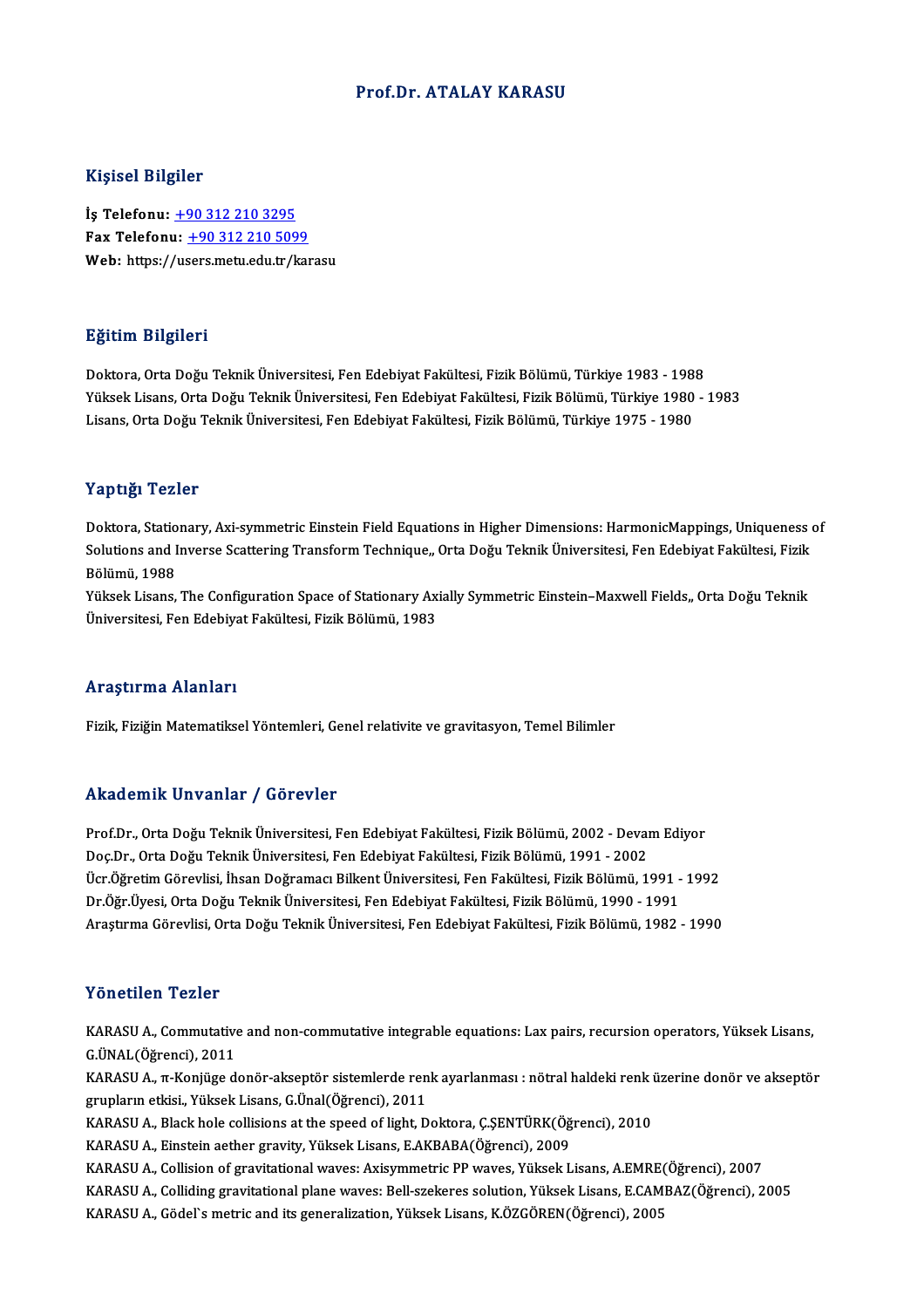KARASU A., Higher dimensional Bell-Szekeres metric, Yüksek Lisans, Ç.ŞENTÜRK(Öğrenci), 2003<br>KARASU A., A elase of sunar integrable Korteweg de Vries systeme Yüksek Lisans, DAČ(Öğrenci)

KARASU A., Higher dimensional Bell-Szekeres metric, Yüksek Lisans, Ç.ŞENTÜRK(Öğrenci), 2003<br>KARASU A., A class of super integrable Korteweg-de Vries systems, Yüksek Lisans, H.DAĞ(Öğrenci), 2003<br>KARASU A., Higher dimensiona

KARASU A., Higher dimensional Bell-Szekeres metric, Yüksek Lisans, Ç.ŞENTÜRK(Öğrenci), 2003<br>KARASU A., A class of super integrable Korteweg-de Vries systems, Yüksek Lisans, H.DAĞ(Öğrenci), 2003<br>KARASU A., Higher dimensiona KARASU A., A class of super integrable Korteweg-de Vries systems, Yüksek Lisans, H.DAĞ(Öğrenci), 2003<br>KARASU A., Higher dimensional metrics of colliding gravitational plane waves, Yüksek Lisans, E.ONUR(Öğrenci), 2002<br>KARAS KARASU A., Higher dimensional metrics of colliding gravitational plane waves, Yüksek Lisan<br>KARASU A., Higher dimensional metrics of colliding gravitaonal plane waves., Yüksek Lisan:<br>KARASU A., Integrable nonautonomous KDV

KARASU A., Higher dimensional metrics of colliding gravitaonal plane waves., Yüksek Lisans, O.Emre(Öğrenci), 2002<br>KARASU A., Integrable nonautonomous KDV systems, Doktora, R.TURHAN(Öğrenci), 2002<br>KARASU A., Physical princi

KARASU A., Integrable nonautonomous KDV systems, Doktora, R.TURHAN(Öğrenci), 2002<br>KARASU A., Physical principles of musical scales: Complexity criteria, Yüksek Lisans, G.İSMAİL(Öğrenci), 2001<br>KARASU A., A Class of coupled KARASU A., Physical princip<br>KARASU A., A Class of coupl<br>A.GÜNHAN(Öğrenci), 2000<br>KARASU A. A class coupled KARASU A., A Class of coupled korteweg-de Vries systems and their bi-hamiltonion formulations, Yüksek Lisans,<br>A.GÜNHAN(Öğrenci), 2000<br>KARASU A., A class coupled Korteweg - DE Vries systems and their Bi-Hamiltonian Formulat

A.GÜNHAN(Öğrenci), 2000<br>KARASU A., A class coupled Korteweg - DE Vries systems and their Bi-Hamiltonian Formulations, Yüksek Lisans,<br>A.Can(Öğrenci), 2000

KARASU A., A Method for the classification of integrable evolution equations, Yüksek Lisans, R.TURHAN(Öğrenci), 1997

# KAKASU A., A Method for the classification of integrable evolution equations, ruksek Lisans,<br>SCI, SSCI ve AHCI İndekslerine Giren Dergilerde Yayınlanan Makaleler

- CI, SSCI ve AHCI İndekslerine Giren Dergilerde Yayınlar<br>I. Minimal extension of Einstein's theory: The quartic gravity I. Minimal extension of Einstein's theory: The quartic gravity<br>KARASU A., Kenar E., TEKİN B. Minimal extension of Einstein's theory: The quartic gravity<br>KARASU A., Kenar E., TEKİN B.<br>PHYSICAL REVIEW D, cilt.93, sa.8, 2016 (SCI İndekslerine Giren Dergi)<br>ON NON COMMUTATIVE INTECRABLE BURGERS FOUATIONS
- II. ON NON-COMMUTATIVE INTEGRABLE BURGERS EQUATIONS<br>GÜRSES M., KARASU A., TURHAN R. PHYSICAL REVIEW D, cilt.93, sa.8, 2<br>**ON NON-COMMUTATIVE INTEG**<br>GÜRSES M., KARASU A., TURHAN R.<br>JOUPNAL OF NONLINEAP MATHEM ON NON-COMMUTATIVE INTEGRABLE BURGERS EQUATIONS<br>GÜRSES M., KARASU A., TURHAN R.<br>JOURNAL OF NONLINEAR MATHEMATICAL PHYSICS, cilt.17, sa.1, ss.1-6, 2010 (SCI İndekslerine Giren Dergi)<br>A now integrable generaligation of the K
- III. A new integrable generalization of the Korteweg-de Vries equation Karasu-Kalkanli A., KARASU A., Sakovich A., Sakovich S., TURHAN R. JOURNAL OF NONLINEAR MATHEMATICAL PHYSICS, cilt.17, sa.1, ss<br>A new integrable generalization of the Korteweg-de Vries e<br>Karasu-Kalkanli A., KARASU A., Sakovich A., Sakovich S., TURHAN R.<br>JOUPMAL OF MATHEMATICAL PHYSICS, si A new integrable generalization of the Korteweg-de Vries equation<br>Karasu-Kalkanli A., KARASU A., Sakovich A., Sakovich S., TURHAN R.<br>JOURNAL OF MATHEMATICAL PHYSICS, cilt.49, sa.7, 2008 (SCI İndekslerine Giren Dergi)<br>Cardn
- IV. Gardner's deformations of the Boussinesq equations **JOURNAL OF MATHEM<br>Gardner's deformati<br>Karasu A., Kiselev A. V.<br>JOUPNAL OF PHYSICS** Gardner's deformations of the Boussinesq equations<br>Karasu A., Kiselev A. V.<br>JOURNAL OF PHYSICS A-MATHEMATICAL AND GENERAL, cilt.39, sa.37, ss.11453-11460, 2006 (SCI İndekslerine<br>Ciron Dergi) Karasu A., Kis<br>JOURNAL OF<br>Giren Dergi)<br>Closed time Giren Dergi)<br>V. Closed timelike curves and geodesics of Godel-type metrics
- Gleiser R., Gurses M., Karasu A., Sarioglu O. Closed timelike curves and geodesics of Godel-type metrics<br>Gleiser R., Gurses M., Karasu A., Sarioglu O.<br>CLASSICAL AND QUANTUM GRAVITY, cilt.23, sa.7, ss.2653-2663, 2006 (SCI İndekslerine Giren Dergi)<br>Codel tune metrise in
- VI. Godel-type metrics in various dimensions<br>Gurses M., Karasu A., Sarioglu O. CLASSICAL AND QUANTUM GRA<br>Godel-type metrics in variou<br>Gurses M., Karasu A., Sarioglu O.<br>GLASSICAL AND QUANTUM CRA CLASSICALANDQUANTUMGRAVITY, cilt.22, sa.9, ss.1527-1543,2005 (SCI İndekslerineGirenDergi) Gurses M., Karasu A., Sarioglu O.<br>CLASSICAL AND QUANTUM GRAVITY, cilt.22, sa.9, ss.1527-1543, 2005 (SCI İndekslerine Giren Dergi)<br>VII. A strange recursion operator for a new integrable system of coupled Korteweg-de Vri

## CLASSICAL AND QUANTUM GRA<br>**A strange recursion operato:**<br>Karasu A., Karasu A., Sakovich S.<br>ACTA APPLICANDAE MATUEMA: A strange recursion operator for a new integrable system of coupled Korteweg-d<br>Karasu A., Karasu A., Sakovich S.<br>ACTA APPLICANDAE MATHEMATICAE, cilt.83, ss.85-94, 2004 (SCI İndekslerine Giren Dergi)<br>Higher dimensional Bell Karasu A., Karasu A., Sakovich S.<br>ACTA APPLICANDAE MATHEMATICAE, cilt.83, ss.85-94, 2004 (SCI İndekslerine Giren Dergi)<br>VIII. Higher dimensional Bell-Szekeres metric

GursesM., IpekogluY.,KarasuA.,SenturkC. PHYSICAL REVIEW D, cilt.68, sa.8, 2003 (SCI İndekslerine Giren Dergi) Gurses M., Ipekoglu Y., Karasu A., Senturk C.<br>PHYSICAL REVIEW D, cilt.68, sa.8, 2003 (SCI indekslerine Giren Dergi)<br>IX. Higher dimensional metrics of colliding gravitational plane waves<br>Curses M. Kabya E. Karasu A.

## PHYSICAL REVIEW D, cilt.68, s<br>Higher dimensional metric:<br>Gurses M., Kahya E., Karasu A.<br>PHYSICAL PEVIEW D, cilt.66, c Higher dimensional metrics of colliding gravitational plane wa<br>Gurses M., Kahya E., Karasu A.<br>PHYSICAL REVIEW D, cilt.66, sa.2, 2002 (SCI İndekslerine Giren Dergi)<br>Time denendent regursion energiare and summetries Gurses M., Kahya E., Karasu A.<br>PHYSICAL REVIEW D, cilt.66, sa.2, 2002 (SCI Indekslerine Gironometries<br>X. Time-dependent recursion operators and symmetries

## PHYSICAL REVIEW D, cilt.66, sa.<br>Time-dependent recursion c<br>Gurses M., Karasu A., Turhan R.<br>JOUPNAL OF NONI INFAR MATI Gurses M., Karasu A., Turhan R.<br>JOURNAL OF NONLINEAR MATHEMATICAL PHYSICS, cilt.9, sa.2, ss.210-228, 2002 (SCI İndekslerine Giren Dergi) Gurses M., Karasu A., Turhan R.<br>JOURNAL OF NONLINEAR MATHEMATICAL PHYSICS, cilt.<br>XI. Non-autonomous Svinolupov-Jordan KdV systems<br>Curses M. Karasu A. Turban P.

- **JOURNAL OF NONLINEAR MATH<br>Non-autonomous Svinolupo<br>Gurses M., Karasu A., Turhan R.<br>JOUPNAL OF PHYSICS A MATHE** Non-autonomous Svinolupov-Jordan KdV systems<br>Gurses M., Karasu A., Turhan R.<br>JOURNAL OF PHYSICS A-MATHEMATICAL AND GENERAL, cilt.34, sa.28, ss.5705-5711, 2001 (SCI İndekslerine<br>Ciron Dergi) Gurses M., Ka<br>JOURNAL OF<br>Giren Dergi)<br>Integrability
- Giren Dergi)<br>XII. Integrability of a generalized Ito system: The Painleve test